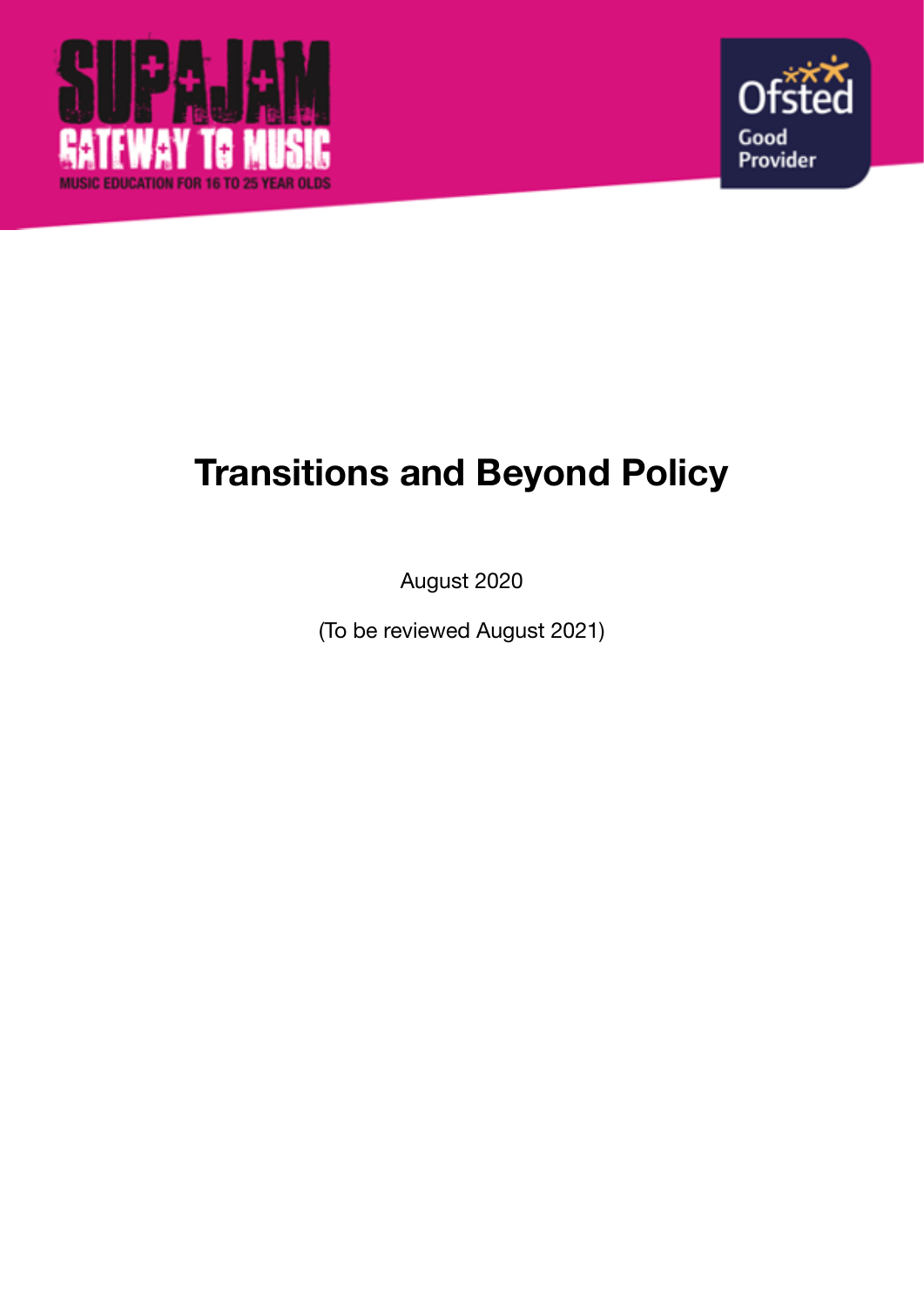## **Aim:**

SupaJam's transitions and beyond policy has been created to ensure the aims and objectives of our Careers Policy have been successfully embedded throughout our students' time studying with SupaJam. This will successfully prepare them for moving on into employment or further education in line with our Supajam ethos, allowing all our young people to thrive and achieve to their full potential.

This policy also outlines how we will support our students beyond SupaJam to encourage and support our students in their next steps.

#### **Careers Policy:**

This Policy does not take the place of but runs in conjunction with our Careers Policy, which can be found in our policies folder and on our website. Our Careers Policy follows and embeds the Gatsby benchmark model and enables students to access the essential careers exposure necessary to transition successfully beyond SupaJam.

#### **Transitions for SupaJam leavers:**

Part of our ethos at SupaJam is to enable our young people to thrive and achieve their full potential. It is therefore essential that we support this with a strong, structured, caring and supportive transition beyond SupaJam for our \*leavers.

**\****The term leavers includes those students leaving SupaJam at the end of their music diploma (L1-L3) as well as students choosing to leave before the end of their course.*

## **Provisions for transitions:**

- All level 3 Extended Diploma leavers will receive additional 1:1 career discussions within their final year.
- Early leavers will receive a transitional 1:1 chat with our careers advisor and transitions coordinator to discuss viable options.
- All leavers will have the opportunity to work with our transitions coordinator to apply for further education/apprenticeships/employment.
- All level 3 leavers will have the opportunity to complete work experience outside of SupaJam\*.
- **\*** *This provision is conditional on available budget for careers team.*
- All level 3 leavers will have the opportunity to have a careers interview with an externally sourced careers advisor.
- All level 3 leavers will have access to labour market information via careers boards, ensuring registration to the national career service, updates on the SupaJam facebook page and support in searching for employment.

## **Additional provisions for SEND transitions:**

- All SEND leavers will have a transitions discussion as part of their annual EHCP meeting which will generate transitions outcomes.
- All SEND leavers will have additional support from the pastoral care team to achieve their career targets, following their careers discussions.